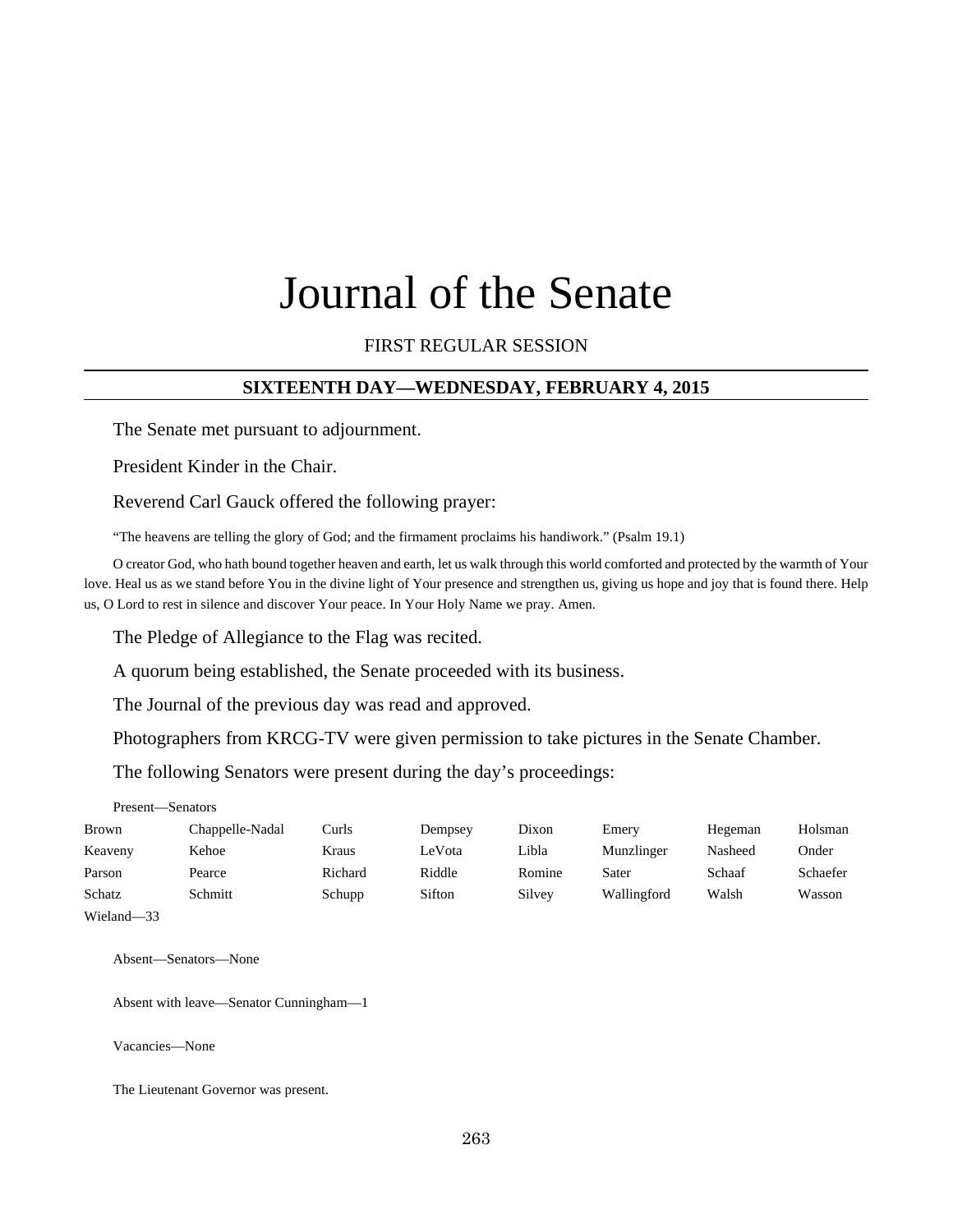### **RESOLUTIONS**

Senator Walsh offered Senate Resolution No. 246, regarding Raymond J. Underwood, Sr., Florissant, which was adopted.

Senator Parson offered Senate Resolution No. 247, regarding the Fiftieth Wedding Anniversary of Mr. and Mrs. Cleo Cunningham, Bolivar, which was adopted.

Senator Sater offered Senate Resolution No. 248, regarding the Sixtieth Wedding Anniversary of Mr. and Mrs. Melvin Lacey, Exeter, which was adopted.

Senator Sater offered Senate Resolution No. 249, regarding the Sixtieth Wedding Anniversary of Mr. and Mrs. Gary Springer, Crane, which was adopted.

Senator Sater offered Senate Resolution No. 250, regarding the Blue Eye Library, which was adopted.

Senator Sater offered Senate Resolution No. 251, regarding the Sixty-fifth Wedding Anniversary of Mr. and Mrs. Charles Weathers, Cassville, which was adopted.

Senator Dempsey offered Senate Resolution No. 252, regarding Brandt Contracting, Incorporated, Saint Charles, which was adopted.

Senator LeVota offered Senate Resolution No. 253, regarding the National Champion Fort Osage High School Cheerleading program, Independence, which was adopted.

Senator Dempsey offered Senate Resolution No. 254, regarding Linda Greathouse, which was adopted.

Senator Dempsey offered Senate Resolution No. 255, regarding Tom Kuypers, which was adopted.

Senator Dempsey offered Senate Resolution No. 256, regarding Serena Boschert, which was adopted.

Senator Dempsey offered Senate Resolution No. 257, regarding Matthew Johannesman, which was adopted.

Senator Dempsey offered Senate Resolution No. 258, regarding the Honorable Lucy Rauch, which was adopted.

Senator Schaaf offered Senate Resolution No. 259, regarding Andrew Neil Danner, Parkville, which was adopted.

Senator Schaaf offered Senate Resolution No. 260, regarding Brandon Scott Fitzgerald, Parkville, which was adopted.

Senator Schaaf offered Senate Resolution No. 261, regarding Bryson Dean Grau, Platte Woods, which was adopted.

Senator Schaaf offered Senate Resolution No. 262, regarding Gordon Michael Hendrix, Kansas City, which was adopted.

### **CONCURRENT RESOLUTIONS**

Senator Riddle offered the following concurrent resolution: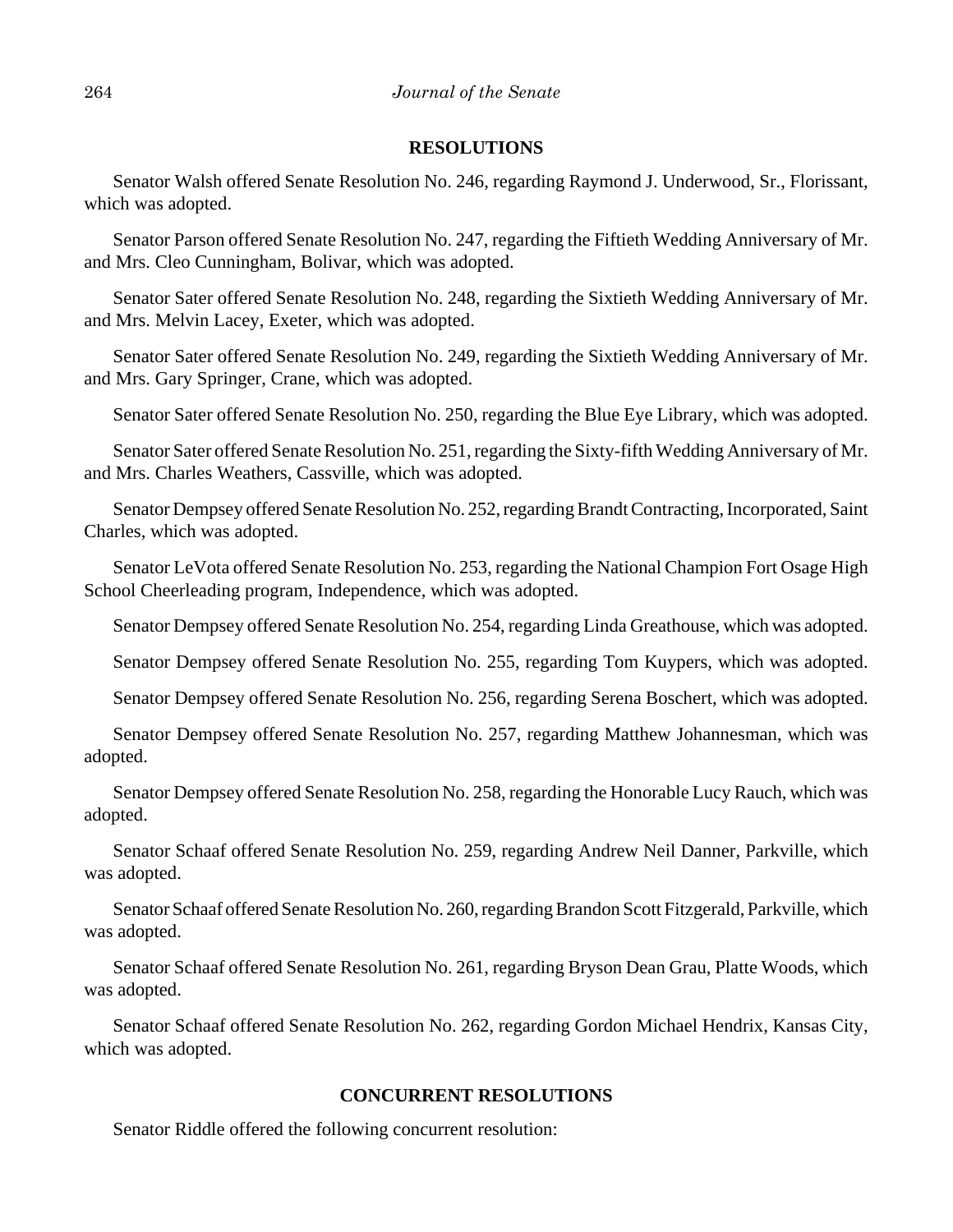#### SENATE CONCURRENT RESOLUTION NO. 15

#### Relating to the designation of March as women veterans' month.

Whereas, each year Americans pause during the month of March to pay special tribute to the contributions that women have made to our national life, and outstanding among the myriad roles that women have assumed over the course of this country's history have been those undertaken as part of the nation's armed forces; and

Whereas, long before they gained regular admission to the military, thousands of women assisted the uniformed branches in a variety of ways; they worked as nurses, water bearers, laundresses, and cooks, sometimes served as spies and saboteurs, and on occasion even took up arms; and

Whereas, in 1901, the United States Army broke new ground by creating an actual nurses corps, and the navy followed in 1908; the ranks of these units swelled during World War I, when nearly 23,000 women served as nurses within the American military; the U.S. Navy and Marine Corps enlisted nearly 13,000 additional women as yeomen and reservists and assigned them to duty stateside, to free their male counterparts for combat at sea and abroad; and

Whereas, the participation of women in the military surged during World War II, with more than 400,000 filling posts at home and overseas; to more fully utilize their abilities, the army established the Women's Army Auxiliary Corps, later known as the Women's Army Corps; the army also created the WASP (Women Airforce Service Pilots), while the navy organized the WAVES (Women Accepted for Volunteer Emergency Service), the Marine Corps established the Marine Corps Women's Reserve, and the Coast Guard created a reserve unit known as the SPARs; in spite of widespread misgivings about their suitability for the work, women proved themselves in a wide array of assignments, and in 1948 an Act of Congress granted them permanent status in the regular and reserve forces; and

Whereas, barriers to the participation of women in the military continued to fall; legal provisions placing a two percent cap on the number of women serving and a ceiling on the highest grade a woman could achieve were repealed in 1967; by 1972, the various Reserve Officers' Training Corps programs were opened to women, and in 1976 women were admitted to the service academies; they are now eligible to enter more than 90 percent of all career fields in the armed forces; and

Whereas, women have continued to deploy in times of conflict: some 1,000 served in theater during the Korean War and 7,500 during the Vietnam War; hundreds saw duty in operations in Central America in the 1980s, and in 1991, 41,000 women served in theater in Operation Desert Storm; and

Whereas, today, approximately 344,500 women are serving in the United States military; they constitute about 14 percent of active duty personnel and about 10 percent of the American forces in Iraq and Afghanistan; and

Whereas, the operations focused on those two countries have placed enormous demands on all who have taken part; like their male compatriots, many women have served multiple tours, and large numbers have been injured, many grievously; as of mid-January 2011, 136 women had given their lives in those two wars; and

Whereas, the increased involvement of women in the military is reflected by the number of women veterans, which now totals 1.8 million; Missouri is home to more than 45,340 women veterans; and

Whereas, Missourians have always honored the selflessness and sacrifice of those who perform military service, and these women are indeed worthy of that recognition; it is also fitting that needs they have incurred in connection with that service be acknowledged and alleviated, whether they concern physical or psychological wounds or the challenges of caring for their families or reintegrating into civilian life; and

Whereas, the women who have served in the United States armed forces have demonstrated tenacity, courage, and professionalism, and they are deserving of their fellow citizens' deepest gratitude and unfailing support:

Now Therefore Be It Resolved that the members of the Missouri Senate, Ninety-eighth General Assembly, First Regular Session, the House of Representatives concurring therein, hereby designate the month of March each year from 2015 through 2025 as Women Veterans' Month in tribute to the immeasurable contributions that women in the military have made to this nation; and

Be It Further Resolved that the General Assembly encourages and urges all citizens of this state to reflect upon the service and sacrifices of women veterans; and

Be It Further Resolved that the Secretary of the Senate be instructed to send properly inscribed copies of this resolution to the Governor for his approval or rejection pursuant to the Missouri Constitution.

Read 1st time.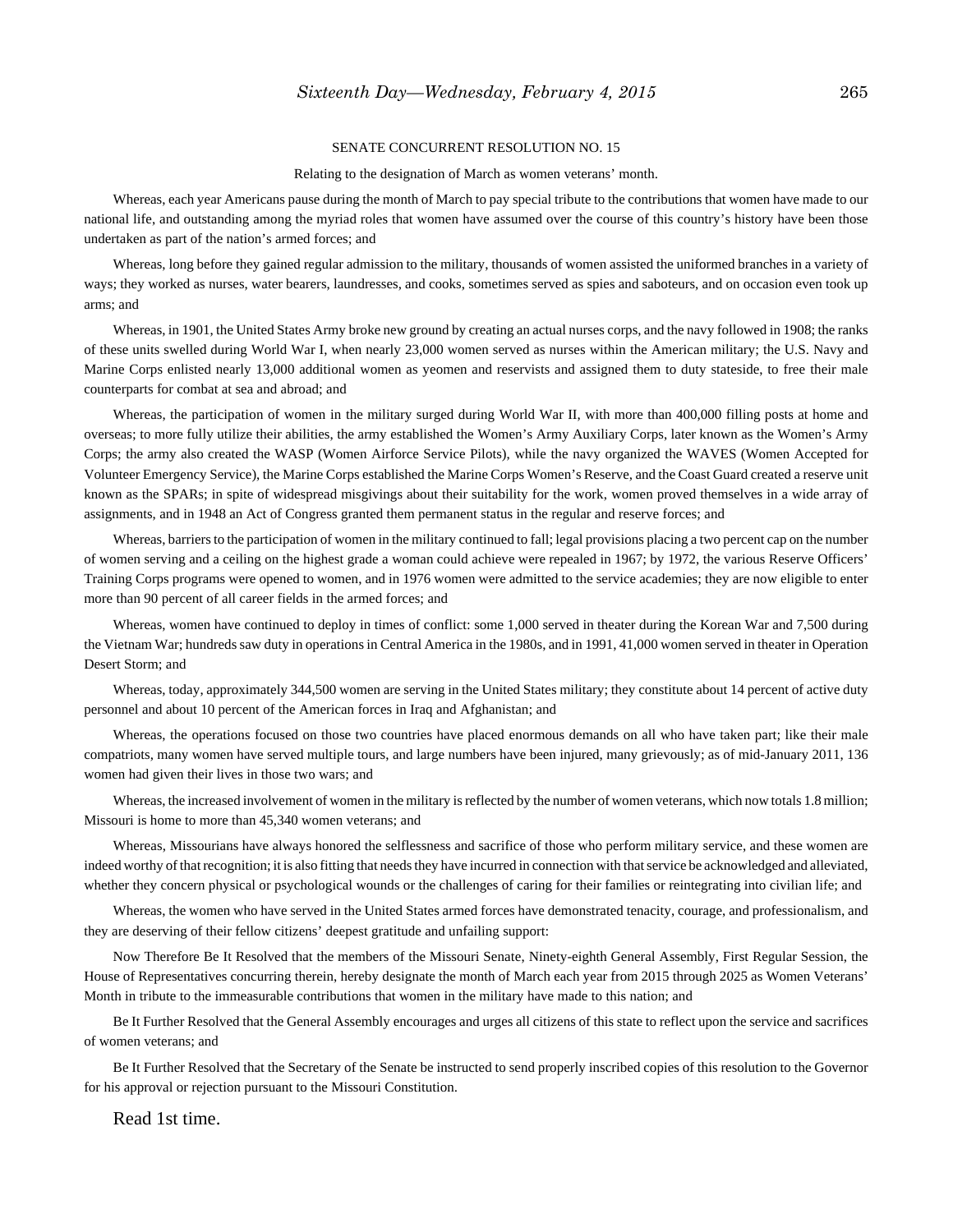### **INTRODUCTION OF BILLS**

The following Bills were read the 1st time and ordered printed:

**SB 395**–By Holsman.

An Act to repeal sections 195.202, 195.211, 195.222, 195.223, and 263.250, RSMo, and to enact in lieu thereof thirty-five sections relating to cannabis, with penalty provisions.

**SB 396**–By Holsman.

An Act to amend chapter 389, RSMo, by adding thereto one new section relating to train conductors.

**SB 397**–By Silvey.

An Act to repeal sections 67.1421, 67.1422, and 67.1461, RSMo, and to enact in lieu thereof three new sections relating to community improvement districts.

**SB 398**–By Schatz.

An Act to amend chapter 71, RSMo, by adding thereto one new section relating to design-build contracts.

**SB 399**–By Onder.

An Act to repeal sections 115.225 and 115.237, RSMo, and to enact in lieu thereof three new sections relating to elections.

**SB 400**–By Onder.

An Act to amend chapter 334, RSMo, by adding thereto one new section relating to continuing education requirements for physicians.

**SB 401**–By Schmitt and Richard.

An Act to repeal section 99.845, RSMo, and to enact in lieu thereof one new section relating to tax increment financing.

**SB 402**–By Wieland.

An Act to amend chapter 375, RSMo, by adding thereto one new section relating to workers' compensation large deductible policies.

### **REPORTS OF STANDING COMMITTEES**

Senator Richard, Chairman of the Committee on Rules, Joint Rules, Resolutions and Ethics, submitted the following report:

Mr. President: Your Committee on Rules, Joint Rules, Resolutions and Ethics, to which were referred **SCS** for **SB 18** and **SCS** for **SB 38**, begs leave to report that it has examined the same and finds that the bills have been truly perfected and that the printed copies furnished the Senators are correct.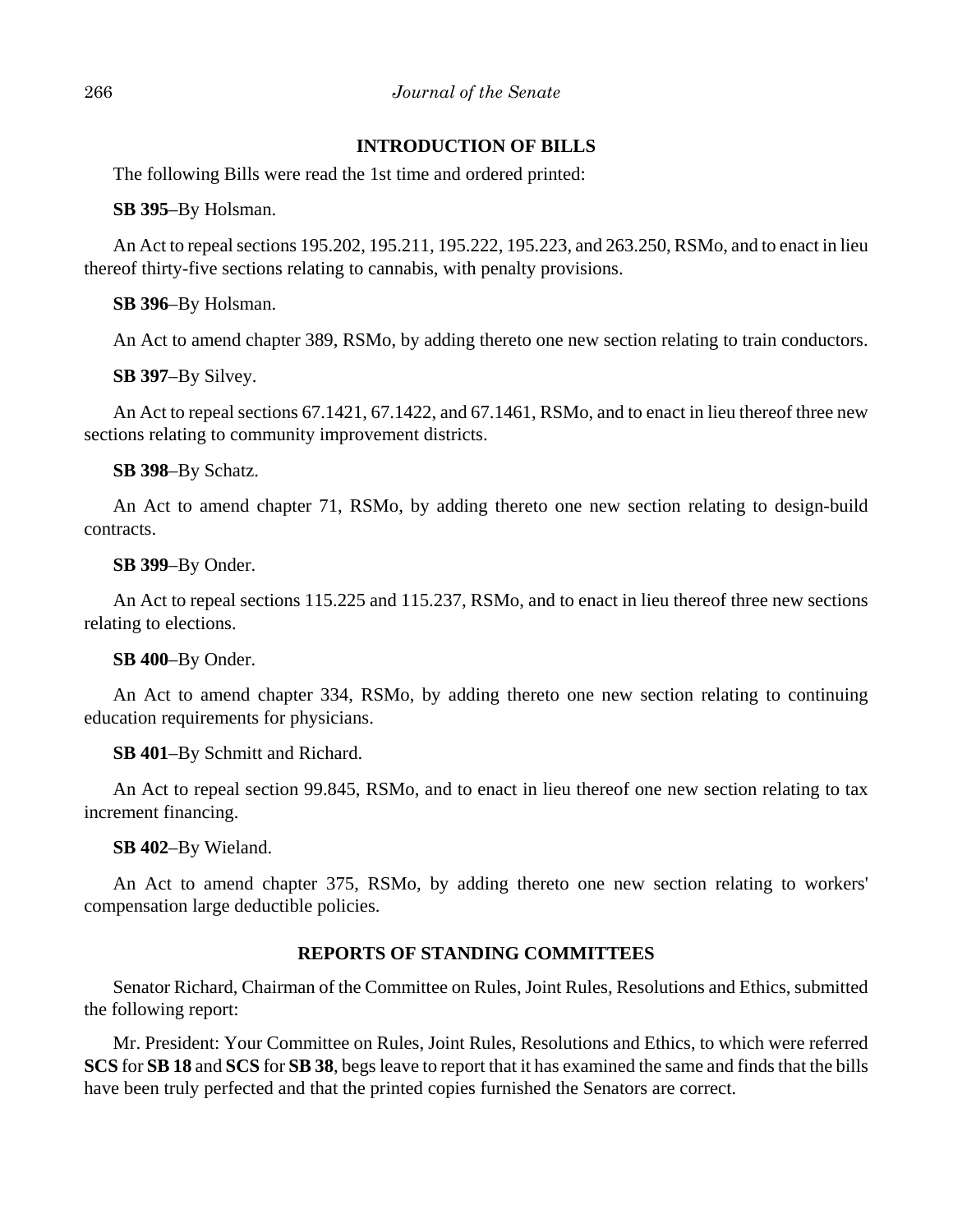#### **SENATE BILLS FOR PERFECTION**

Senator Richard moved that **SB 11**, with **SCS**, **SS** for **SCS**, **SA 4**, **SSA 1** for **SA 4** and point of order (pending), be called from the Informal Calendar and again taken up for perfection, which motion prevailed.

Senator Pearce assumed the Chair.

At the request of Senator Sifton, **SSA 1** for **SA 4** was withdrawn, rendering the point of order moot.

At the request of Senator Holsman, **SA 4** was withdrawn.

At the request of Senator Richard, **SS** for **SCS** for **SB 11**, as amended, was withdrawn.

Senator Richard offered **SS No. 2** for **SCS** for **SB 11**, entitled:

### SENATE SUBSTITUTE NO. 2 FOR SENATE COMMITTEE SUBSTITUTE FOR SENATE BILL NO. 11

An Act to repeal sections 105.450 and 105.470, RSMo, section 105.473 as enacted by senate bill no. 844, ninety-fifth general assembly, second regular session, and section 105.473 as enacted by house bill no. 1900, ninety-third general assembly, second regular session, and to enact in lieu thereof five new sections relating to regulating the ethical behavior of professionals engaged in political activities, with existing penalty provisions.

Senator Richard moved that **SS No. 2** for **SCS** for **SB 11** be adopted.

Senator Sifton offered **SA 1**:

### SENATE AMENDMENT NO. 1

Amend Senate Substitute No. 2 for Senate Committee Substitute for Senate Bill No. 11, Page 1, In the Title, Line 2 of said title, by inserting immediately after "RSMo," the following: "section 105.456 as truly agreed to and finally passed by conference committee substitute no. 3 for house committee substitute no. 2 for senate bill no. 844, ninety-fifth general assembly, second regular session, section 105.456 as enacted by house bill no. 1120, ninety-first general assembly, second regular session,"; and

Further amend said bill, Page 5, Section 105.453, Line 25 of said page, by inserting after all of said line the following:

"**[**105.456. 1. No member of the general assembly or the governor, lieutenant governor, attorney general, secretary of state, state treasurer or state auditor shall:

(1) Perform any service for the state or any political subdivision of the state or any agency of the state or any political subdivision thereof or act in his or her official capacity or perform duties associated with his or her position for any person for any consideration other than the compensation provided for the performance of his or her official duties; or

(2) Sell, rent or lease any property to the state or political subdivision thereof or any agency of the state or any political subdivision thereof for consideration in excess of five hundred dollars per transaction or one thousand five hundred dollars per annum unless the transaction is made pursuant to an award on a contract let or sale made after public notice and in the case of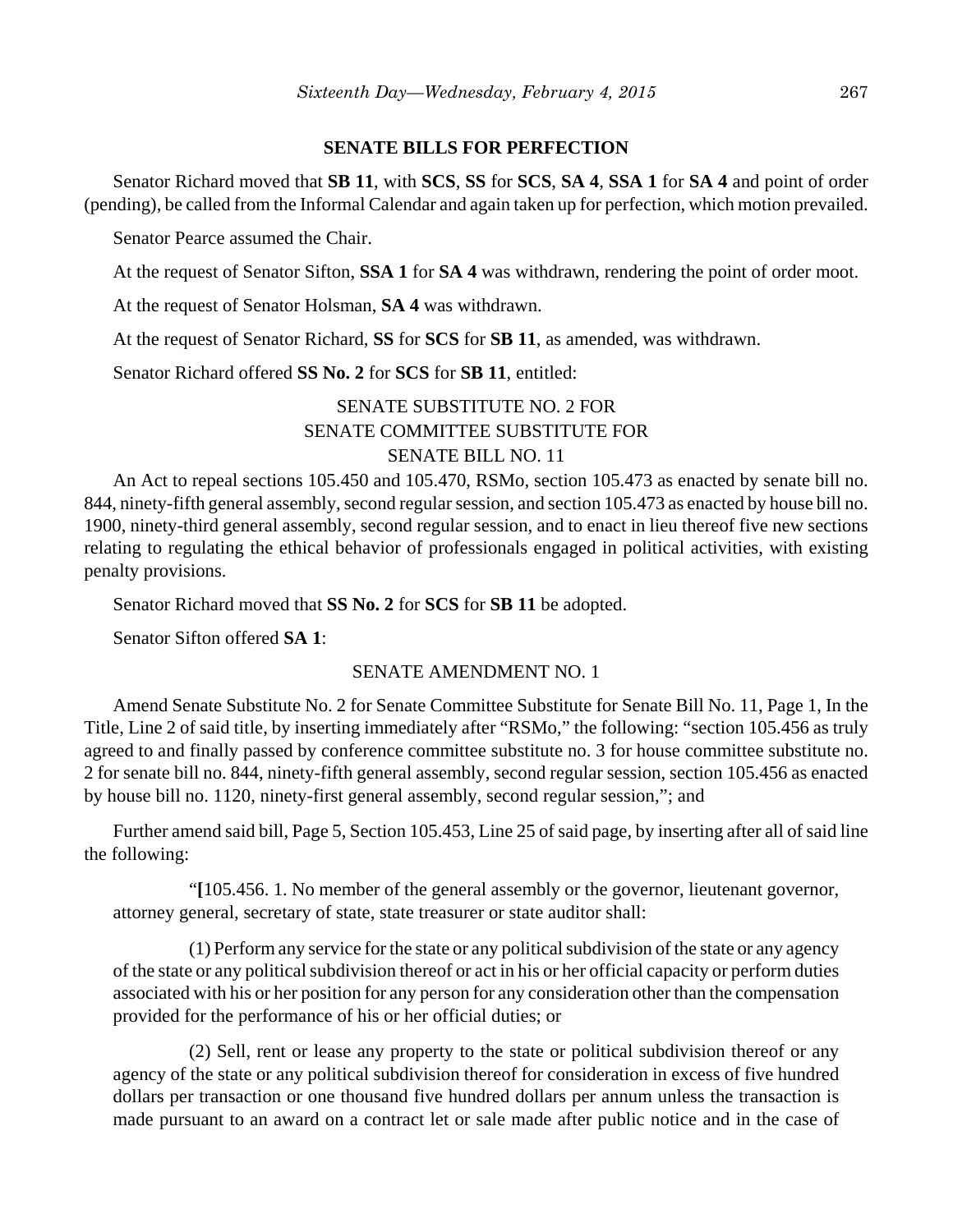property other than real property, competitive bidding, provided that the bid or offer accepted is the lowest received; or

(3) Attempt, for compensation other than the compensation provided for the performance of his or her official duties, to influence the decision of any agency of the state on any matter, except that this provision shall not be construed to prohibit such person from participating for compensation in any adversary proceeding or in the preparation or filing of any public document or conference thereon. The exception for a conference upon a public document shall not permit any member of the general assembly or the governor, lieutenant governor, attorney general, secretary of state, state treasurer or state auditor to receive any consideration for the purpose of attempting to influence the decision of any agency of the state on behalf of any person with regard to any application, bid or request for a state grant, loan, appropriation, contract, award, permit other than matters involving a driver's license, or job before any state agency, commission, or elected official. Notwithstanding Missouri supreme court rule 1.10 of rule 4 or any other court rule or law to the contrary, other members of a firm, professional corporation or partnership shall not be prohibited pursuant to this subdivision from representing a person or other entity solely because a member of the firm, professional corporation or partnership serves in the general assembly, provided that such official does not share directly in the compensation earned, so far as the same may reasonably be accounted, for such activity by the firm or by any other member of the firm. This subdivision shall not be construed to prohibit any inquiry for information or the representation of a person without consideration before a state agency or in a matter involving the state if no consideration is given, charged or promised in consequence thereof.

2. No sole proprietorship, partnership, joint venture, or corporation in which a member of the general assembly, governor, lieutenant governor, attorney general, secretary of state, state treasurer, state auditor or spouse of such official is the sole proprietor, a partner having more than a ten percent partnership interest, or a coparticipant or owner of in excess of ten percent of the outstanding shares of any class of stock, shall:

(1) Perform any service for the state or any political subdivision thereof or any agency of the state or political subdivision for any consideration in excess of five hundred dollars per transaction or one thousand five hundred dollars per annum unless the transaction is made pursuant to an award on a contract let or sale made after public notice and competitive bidding, provided that the bid or offer accepted is the lowest received; or

(2) Sell, rent, or lease any property to the state or any political subdivision thereof or any agency of the state or political subdivision thereof for consideration in excess of five hundred dollars per transaction or one thousand five hundred dollars per annum unless the transaction is made pursuant to an award on a contract let or a sale made after public notice and in the case of property other than real property, competitive bidding, provided that the bid or offer accepted is the lowest and best received.

3. No statewide elected official, member of the general assembly, or any person acting on behalf of such official or member shall expressly and explicitly make any offer or promise to confer any paid employment, where the individual is compensated above actual and necessary expenses, to any statewide elected official or member of the general assembly in exchange for the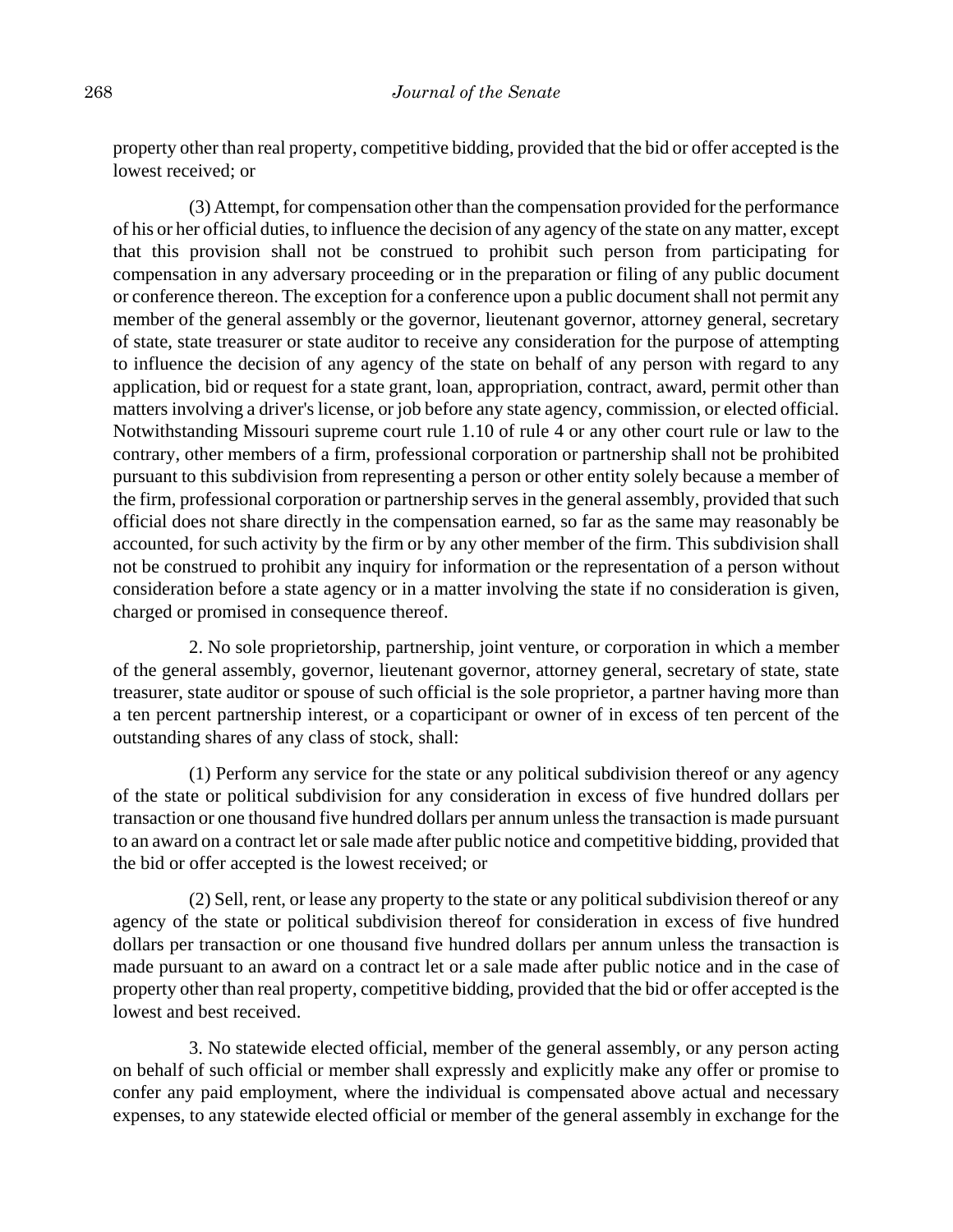official's or member's official vote on any public matter. Any person making such offer or promise is guilty of the crime of bribery of a public servant under section 576.010.

4. Any statewide elected official or member of the general assembly who accepts or agrees to accept an offer described in subsection 3 of this section is guilty of the crime of acceding to corruption under section 576.020.**]**

105.456. 1. No member of the general assembly or the governor, lieutenant governor, attorney general, secretary of state, state treasurer or state auditor shall:

(1) Perform any service for the state or any political subdivision of the state or any agency of the state or any political subdivision thereof or act in his or her official capacity or perform duties associated with his or her position for any person for any consideration other than the compensation provided for the performance of his or her official duties; or

(2) Sell, rent or lease any property to the state or political subdivision thereof or any agency of the state or any political subdivision thereof for consideration in excess of five hundred dollars per transaction or one thousand five hundred dollars per annum unless the transaction is made pursuant to an award on a contract let or sale made after public notice and in the case of property other than real property, competitive bidding, provided that the bid or offer accepted is the lowest received; or

(3) Attempt, for compensation other than the compensation provided for the performance of his or her official duties, to influence the decision of any agency of the state on any matter, except that this provision shall not be construed to prohibit such person from participating for compensation in any adversary proceeding or in the preparation or filing of any public document or conference thereon. The exception for a conference upon a public document shall not permit any member of the general assembly or the governor, lieutenant governor, attorney general, secretary of state, state treasurer or state auditor to receive any consideration for the purpose of attempting to influence the decision of any agency of the state on behalf of any person with regard to any application, bid or request for a state grant, loan, appropriation, contract, award, permit other than matters involving a driver's license, or job before any state agency, commission, or elected official. Notwithstanding Missouri supreme court rule 1.10 of rule 4 or any other court rule or law to the contrary, other members of a firm, professional corporation or partnership shall not be prohibited pursuant to this subdivision from representing a person or other entity solely because a member of the firm, professional corporation or partnership serves in the general assembly, provided that such official does not share directly in the compensation earned, so far as the same may reasonably be accounted, for such activity by the firm or by any other member of the firm. This subdivision shall not be construed to prohibit any inquiry for information or the representation of a person without consideration before a state agency or in a matter involving the state if no consideration is given, charged or promised in consequence thereof.

2. No sole proprietorship, partnership, joint venture, or corporation in which a member of the general assembly, governor, lieutenant governor, attorney general, secretary of state, state treasurer, state auditor or spouse of such official, is the sole proprietor, a partner having more than a ten percent partnership interest, or a coparticipant or owner of in excess of ten percent of the outstanding shares of any class of stock, shall:

(1) Perform any service for the state or any political subdivision thereof or any agency of the state or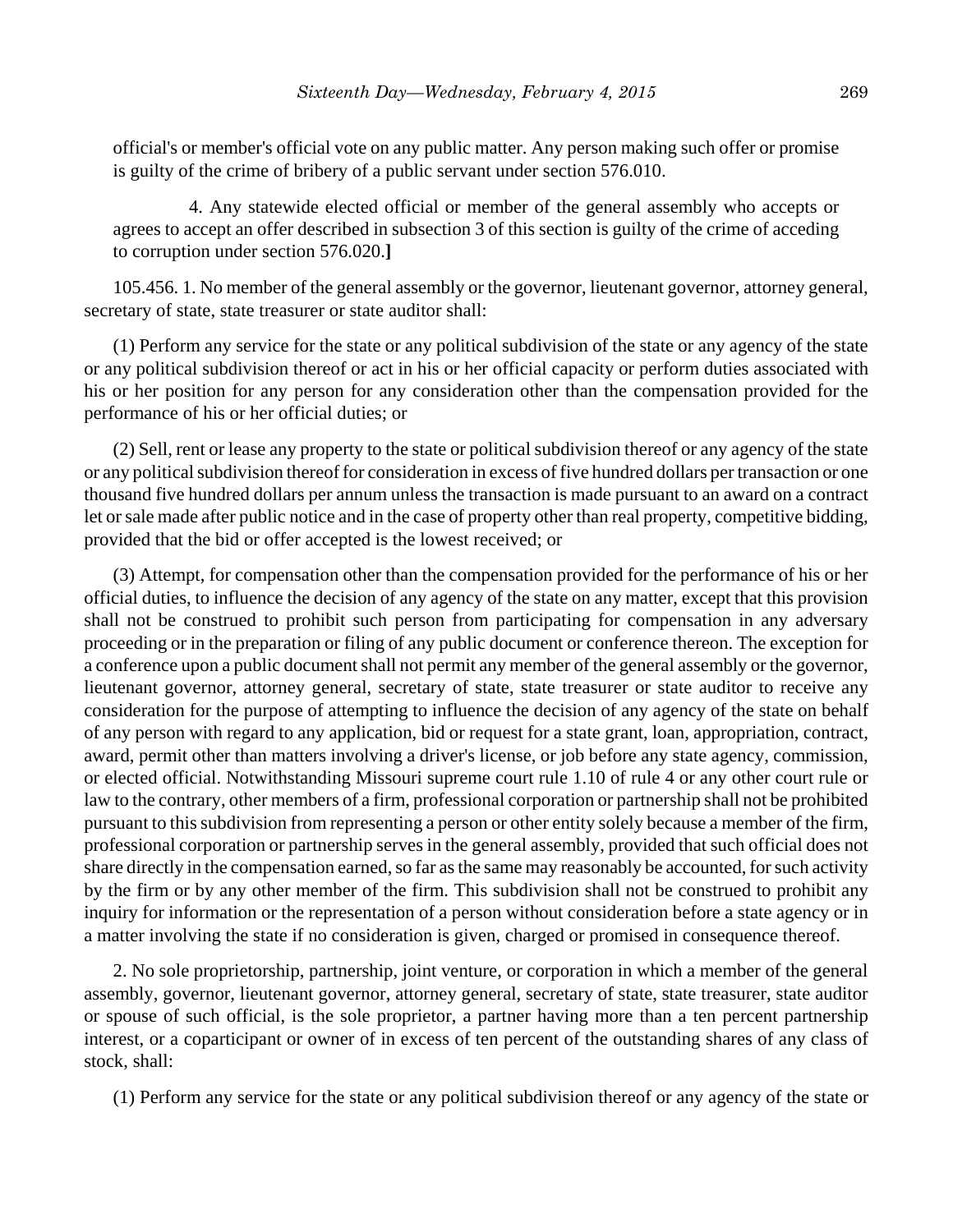political subdivision for any consideration in excess of five hundred dollars per transaction or one thousand five hundred dollars per annum unless the transaction is made pursuant to an award on a contract let or sale made after public notice and competitive bidding, provided that the bid or offer accepted is the lowest received; or

(2) Sell, rent, or lease any property to the state or any political subdivision thereof or any agency of the state or political subdivision thereof for consideration in excess of five hundred dollars per transaction or one thousand five hundred dollars per annum unless the transaction is made pursuant to an award on a contract let or a sale made after public notice and in the case of property other than real property, competitive bidding, provided that the bid or offer accepted is the lowest and best received.

**3. No member of the general assembly or the governor, lieutenant governor, attorney general, secretary of state, state treasurer, or state auditor, or such person's staff, employee, spouse, or dependent children shall accept any tangible or intangible item, service, or thing of value from any lobbyist as defined in section 105.470.**"; and

Further amend said bill, Page 21, Section 105.473, Lines 24-28 of said page, by striking all of said lines; and

Further amend said bill and section, Page 22, lines 1 to 6 of said page, by striking said lines and inserting in lieu thereof the following: "lobbyists. **[**No expenditure shall be made on behalf of a state senator or state representative, or such public official's staff, employees, spouse, or dependent children for travel or lodging outside the state of Missouri unless such travel or lodging was approved prior to the"; and

Further amend said bill and section, Page 24, Line 8 of said page, by inserting immediately after "13." the following: "**No lobbyist shall deliver any tangible or intangible item, service, or thing of value to any statewide elected official, member of the general assembly or such person's staff, employee, spouse, or dependent children.**

**14.**"; and

Further amend the title and enacting clause accordingly.

Senator Sifton moved that the above amendment be adopted, which motion failed.

Senator Dixon offered **SA 2**:

### SENATE AMENDMENT NO. 2

Amend Senate Substitute No. 2 for Senate Committee Substitute for Senate Bill No. 11, Page 26, Section 105.499, Line 1 of said page, by inserting after all of said line the following:

"Section B. Notwithstanding the provisions of section 1.140, RSMo, to the contrary, the provisions of this act shall be nonseverable, and if any provision is for any reason held to be invalid, such decision shall invalidate all of the remaining provisions of this act."; and

Further amend the title accordingly.

Senator Dixon moved that the above amendment be adopted, which motion failed.

Senator Schmitt assumed the Chair.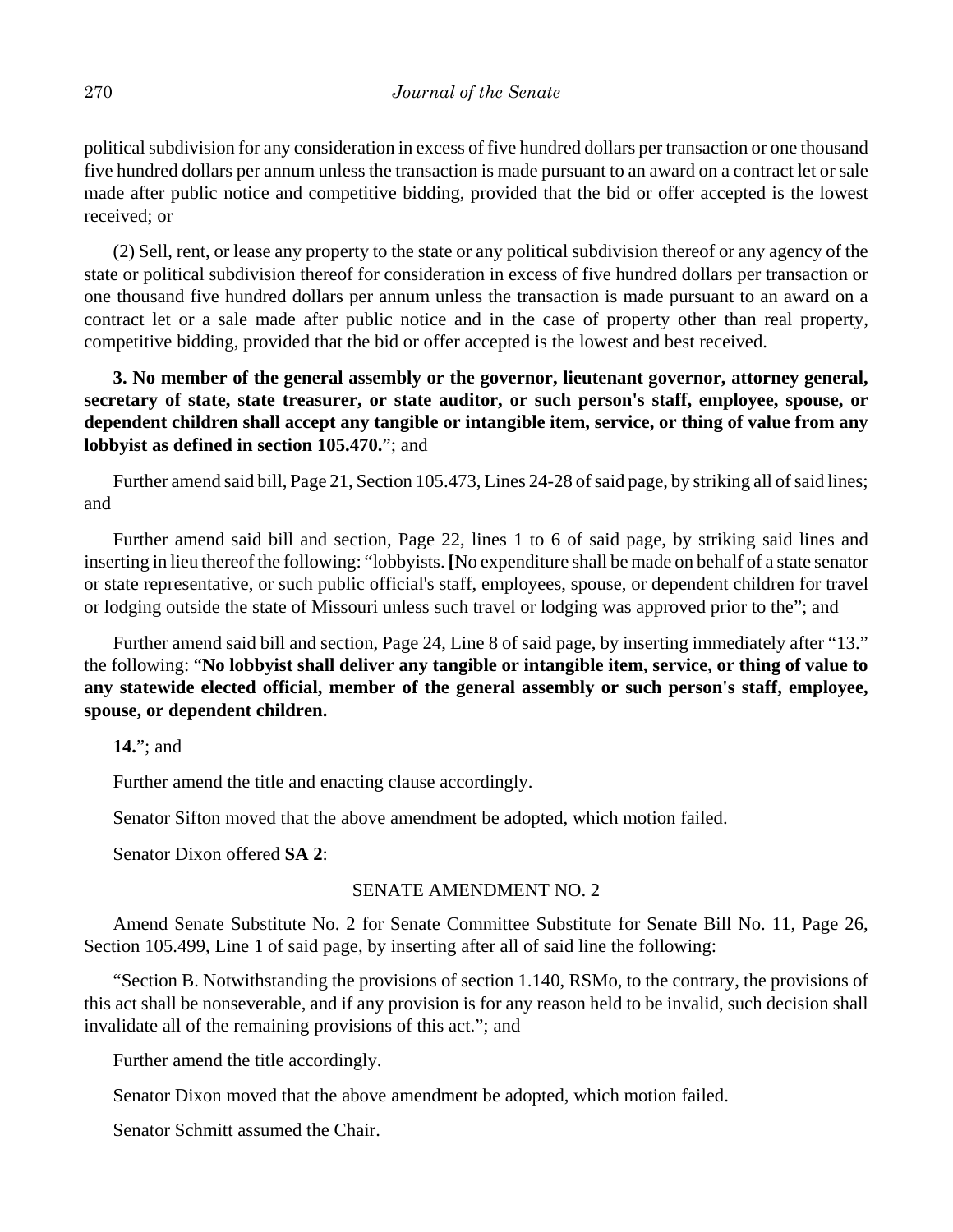Senator LeVota offered **SA 3**:

#### SENATE AMENDMENT NO. 3

Amend Senate Substitute No. 2 for Senate Committee Substitute for Senate Bill No. 11, Page 5, Section 105.453, Line 22 of said page, by inserting after "3." the following: "**order to regulate the ethical behavior of professionals engaged in political activities, in addition to the limitations imposed under section 130.031, the amount of contributions made by or accepted from any person, including lobbyists, other than the candidate in any one election shall not exceed the following:**

**(1) To elect an individual to the office of governor, lieutenant governor, secretary of state, state treasurer, state auditor, or attorney general, five thousand dollars;**

**(2) To elect an individual to the office of state senator, one thousand five hundred dollars;**

**(3) To elect an individual to the office of state representative, seven hundred fifty dollars;**

**(4) To elect an individual to any other office, including judicial office, if the population of the electoral district, ward, or other unit according to the latest decennial census does not exceed fifty thousand, seven hundred fifty dollars;**

**(5) To elect an individual to any other office, including judicial office, if the population of the electoral district, ward, or other unit according to the latest decennial census is more than fifty thousand but does not exceed one hundred fifty thousand, one thousand five hundred dollars; and**

**(6) To elect an individual to any other office, including judicial office, if the population of the electoral district, ward, or other unit according to the latest decennial census is greater than one hundred fifty thousand, five thousand dollars.**

**4. The amount of aggregate contributions made by any single contributor in a calendar year to any political party committee shall not exceed thirty-two thousand four hundred dollars.**

**5. For purposes of this subsection, "base year amount" shall be the contribution limits prescribed in this section on January 1, 2016. Such limits shall be increased on the first day of January in each odd-numbered year by multiplying the base year amount by the cumulative consumer price index, as defined in section 104.010 and rounded to the nearest twenty-five dollar amount, for all years since January 1, 2016.**

**6. Every committee established under chapter 130 shall be subject to the limits prescribed in subsection 3 of this section. The provisions of this subsection shall not limit the amount of contributions that may be accumulated by a candidate committee and used for expenditures to further the nomination or election of the candidate who controls such candidate committee.**

**7. Contributions from persons under fourteen years of age shall be considered made by the parents or guardians of such person and shall be attributed toward any contribution limits prescribed in chapter 130. Where the contributor under fourteen years of age has two custodial parents or guardians, fifty percent of the contribution shall be attributed to each parent or guardian, and where such contributor has one custodial parent or guardian, all such contributions shall be attributed to the custodial parent or guardian.**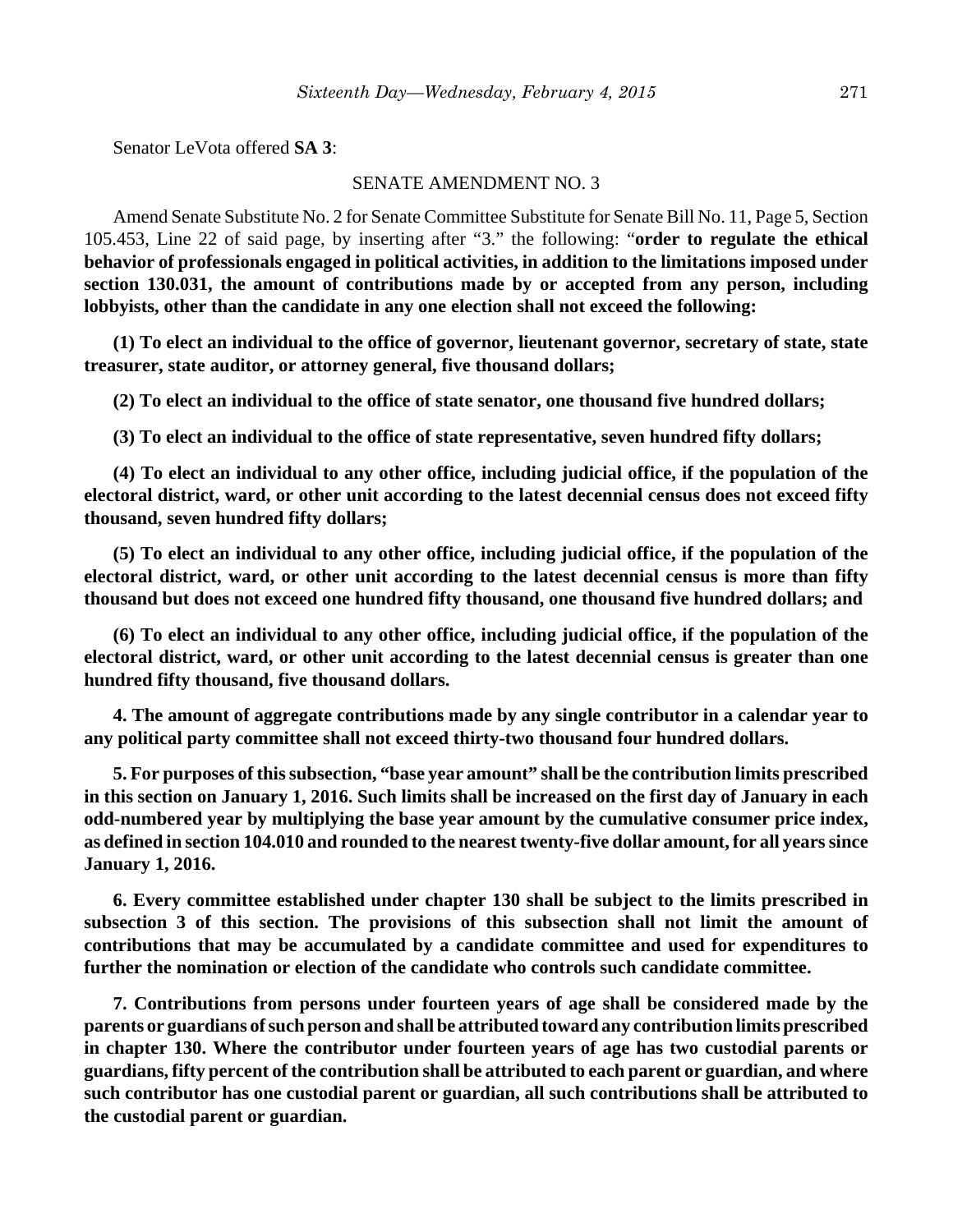**8. Any committee that accepts or gives contributions other than those allowed shall be subject to a surcharge of one thousand dollars plus an amount equal to the contribution per nonallowable contribution, to be paid to the ethics commission and which shall be transferred to the director of revenue, upon notification of such nonallowable contribution by the ethics commission, and after the candidate has had ten business days after receipt of notice to return the contribution to the contributor. The candidate and the candidate committee treasurer or deputy treasurer owing a surcharge shall be personally liable for the payment of the surcharge or may pay such surcharge only from campaign funds existing on the date of the receipt of notice. Such surcharge shall constitute a debt to the state enforceable under, but not limited to, the provisions of chapter 143.**

**9.** ";and further amend line 23 of said page, by striking "and "candidate committee"" and inserting in lieu thereof the following: "**candidate committee", "committee", and "contribution"**."

Senator LeVota moved that the above amendment be adopted.

Senator Richard raised the point of order that **SA 3** is out of order as it exceeds the intent, scope and purpose of the bill.

The point of order was referred to the President Pro Tem who ruled it well taken.

Senator Schaefer offered **SA 4**:

### SENATE AMENDMENT NO. 4

Amend Senate Substitute No. 2 for Senate Committee Substitute for Senate Bill No. 11, Page 26, Section 105.499, Line 1, by inserting after all of said line the following:

"172.300. **1.** The curators may appoint and remove, at discretion, the president, deans, professors, instructors and other employees of the university; define and assign their powers and duties, and fix their compensation, and such compensation may include payments under, or provision for, such retirement, disability, or death plan or plans as the curators deem proper for persons employed by the university and paid out of any of its public funds for educational services, their beneficiaries or estates, and the curators may administer such plan or plans under such rules and regulations as they deem proper; and for these purposes the curators may use state-appropriated or other public funds under their control and pay or transfer such funds into a fund or funds for paying such benefits, and they may enter into agreements for and make contributions to both voluntary and statutory plans for paying such benefits.

**2. (1) No member of the board of curators shall vote to appoint to, hire, or in any way employ in any position in the university any person who appointed him or her to the board of curators.**

**(2) Any vote, as described in subdivision (1) of this subsection, taken by a curator shall be null and void.**

**(3) Any curator voting in violation of this subsection shall immediately forfeit his or her curator position.**"; and

Further amend the title and enacting clause accordingly.

Senator Schaefer moved that the above amendment be adopted.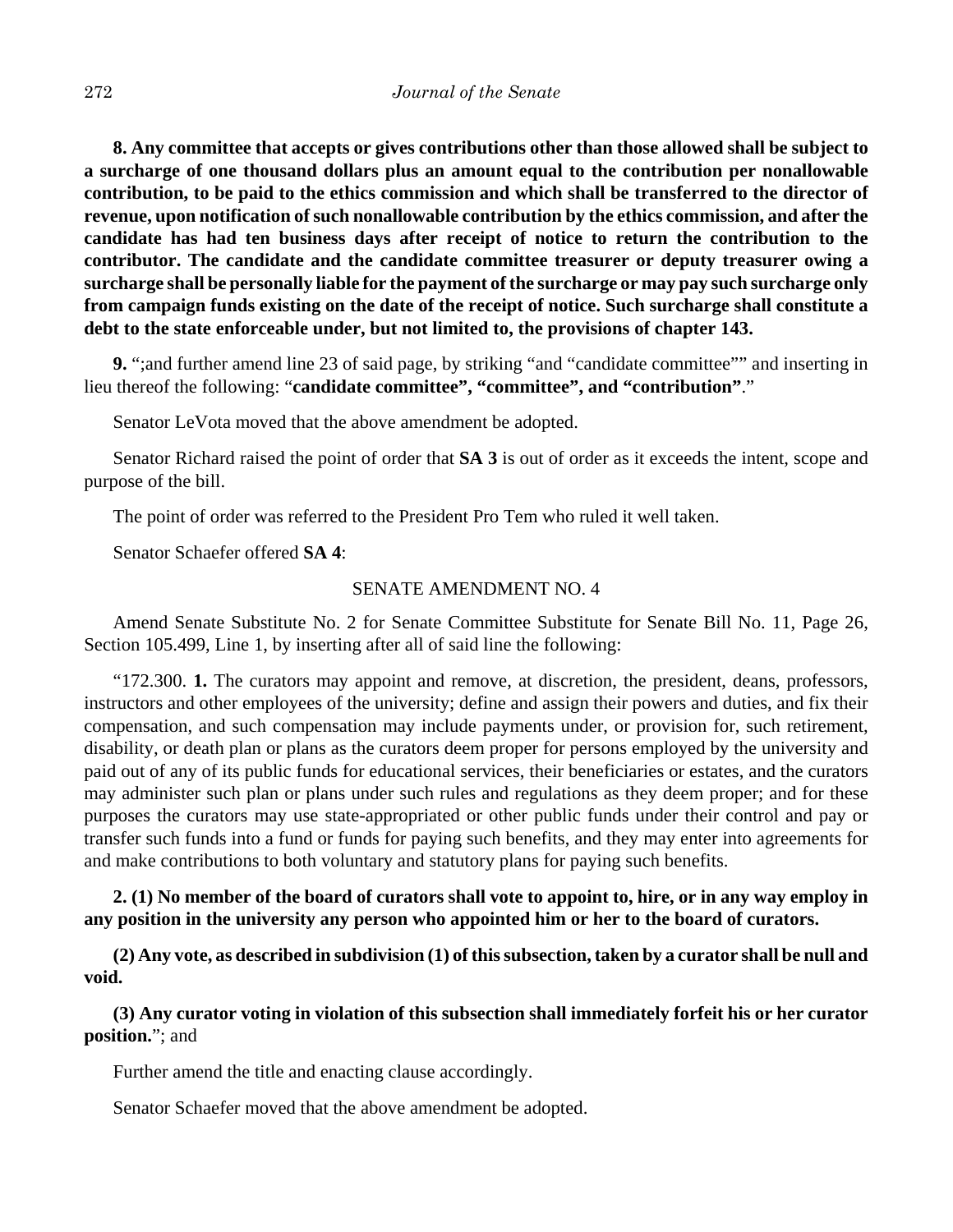Senator Richard raised the point of order that **SA 4** is out of order as it exceeds the scope and intent of the bill.

The point of order was referred to the President Pro Tem who ruled it well taken.

Senator Richard moved that **SS No. 2** for **SCS** for **SB 11** be adopted, which motion prevailed.

Senator Richard moved that **SS No. 2** for **SCS** for **SB 11** be perfected and ordered printed.

Senator Holsman requested a roll call vote be taken on the perfection of **SS No. 2** for **SCS** for **SB 11**. He was joined in his request by Senators Schupp, LeVota, Keaveny and Walsh.

**SS No. 2** for **SCS** for **SB 11** was declared perfected and ordered printed by the following vote:

YEAS—Senators

| <b>Brown</b> | Curls  | Dempsey | Dixon       | Emery      | Hegeman  | Holsman    | Keaveny |
|--------------|--------|---------|-------------|------------|----------|------------|---------|
| Kehoe        | Kraus  | LeVota  | Libla       | Munzlinger | Onder    | Parson     | Pearce  |
| Richard      | Riddle | Romine  | Sater       | Schaaf     | Schaefer | Schatz     | Schmitt |
| Schupp       | Sifton | Silvey  | Wallingford | Walsh      | Wasson   | Wieland-31 |         |

NAYS—Senators—None

Absent—Senators Chappelle-Nadal Nasheed—2

Absent with leave—Senator Cunningham—1

Vacancies—None

### **MESSAGES FROM THE HOUSE**

The following messages were received from the House of Representatives through its Chief Clerk:

Mr. President: I am instructed by the House of Representatives to inform the Senate that the House has taken up and passed **HCS** for **HB 259**, entitled:

An Act to amend chapter 261, RSMo, by adding thereto six new sections relating to the dairy industry.

In which the concurrence of the Senate is respectfully requested.

Read 1st time.

Also,

Mr. President: I am instructed by the House of Representatives to inform the Senate that the House has taken up and passed **HB 150**, entitled:

An Act to repeal sections 288.060, 288.122, and 288.330, RSMo, and to enact in lieu thereof three new sections relating to employment security.

In which the concurrence of the Senate is respectfully requested.

Read first time.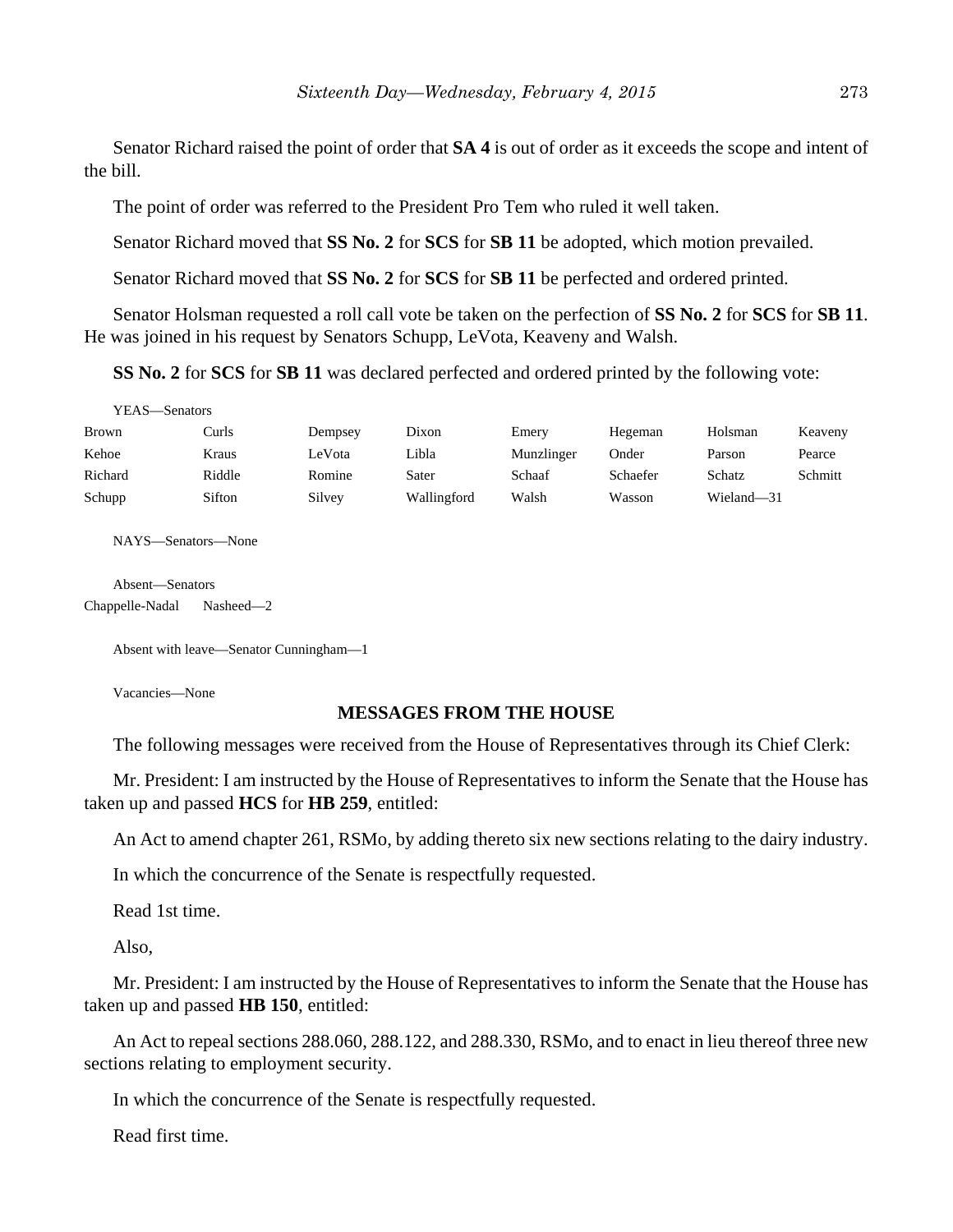### **SENATE BILLS FOR PERFECTION**

Senator Dixon moved that **SB 15**, with **SCS**, be taken up for perfection, which motion prevailed.

**SCS** for **SB 15**, entitled:

### SENATE COMMITTEE SUBSTITUTE FOR SENATE BILL NO. 15

An Act to repeal sections 136.380 and 144.021, RSMo, and to enact in lieu thereof five new sections relating to taxation.

Was taken up.

Senator Dixon moved that **SCS** for **SB 15** be adopted.

Senators Dixon and LeVota offered **SS** for **SCS** for **SB 15**, entitled:

# SENATE SUBSTITUTE FOR SENATE COMMITTEE SUBSTITUTE FOR SENATE BILL NO. 15

An Act to amend chapter 136, RSMo, by adding thereto one new section relating to a commission to study state tax policy.

Senator Dixon moved that **SS** for **SCS** for **SB 15** be adopted, which motion prevailed.

On motion of Senator Dixon, **SS** for **SCS** for **SB 15** was declared perfected and ordered printed.

### **REFERRALS**

President Pro Tem Dempsey referred **SCS** for **SB 18** and **SCS** for **SB 38** to the Committee on Governmental Accountability and Fiscal Oversight.

President Pro Tem Dempsey referred **SCR 13** to the Committee on Rules, Joint Rules, Resolutions and Ethics.

### **SECOND READING OF CONCURRENT RESOLUTIONS**

The following Concurrent Resolution was read the 2nd time and referred the Committee indicated:

**SCR 14**—Rules, Joint Rules, Resolutions and Ethics.

### **COMMUNICATIONS**

President Pro Tem Dempsey submitted the following:

February 4, 2015

Adriane Crouse Secretary of the Senate State Capitol Building Jefferson City, MO 65101

Dear Ms. Crouse,

I am appointing Sen. Riddle to the Joint Committee on Child Abuse and Neglect. If you have any questions, please don't hesitate to contact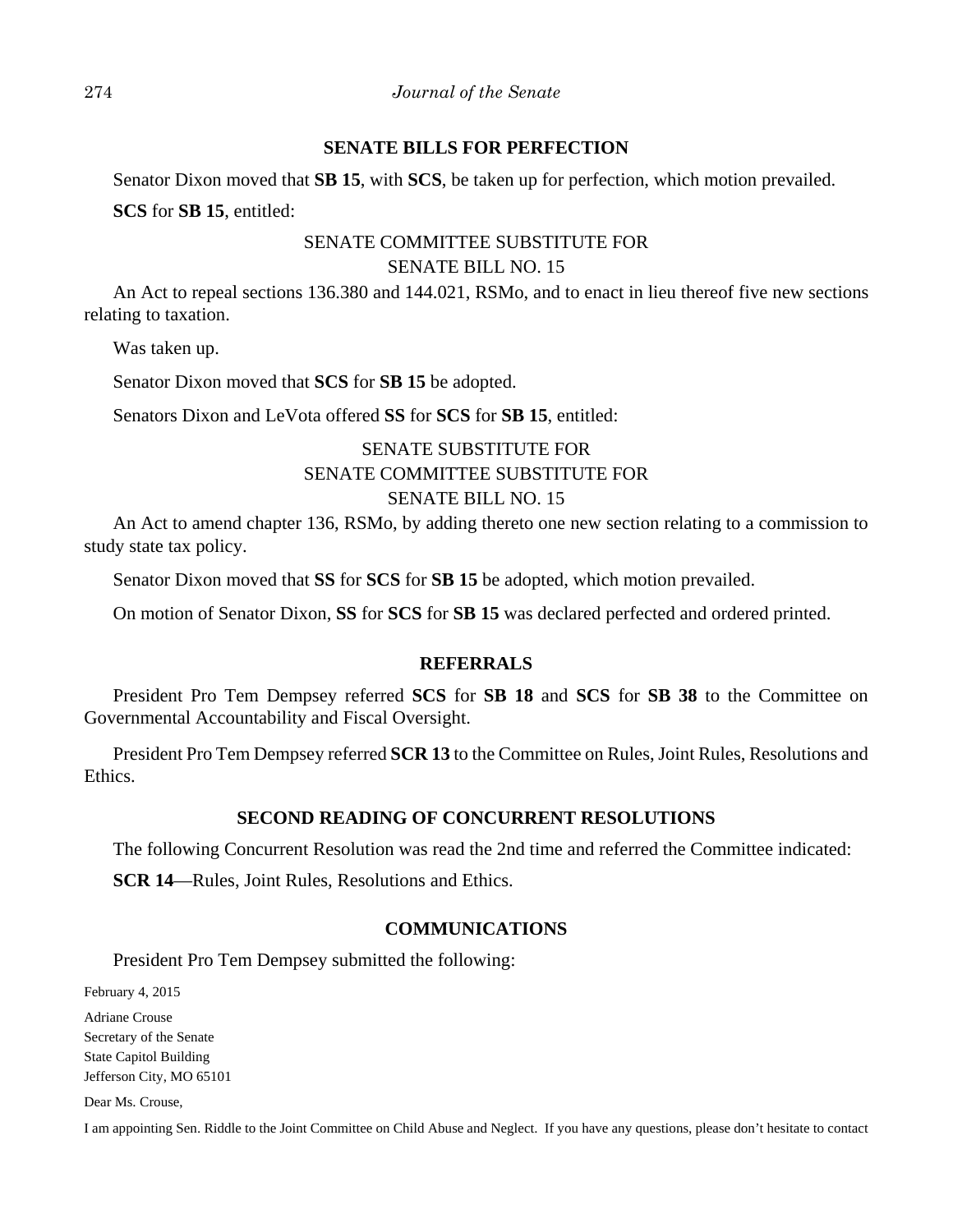my office.

Sincerely

Tom Dempsey President Pro Tem

Also,

February 4, 2015

Ms. Adriane Crouse Secretary of the Senate State Capitol, Room 325 Jefferson City, MO 65101

Dear Ms. Crouse:

Please be advised that I have appointed Senator Dave Schatz to the MoDOT and Patrol Employees' Retirement System (MPERS) Board of Trustees.

If you have any questions, please do not hesitate to contact me.

Sincerely, Tom Dempsey

#### **INTRODUCTIONS OF GUESTS**

The President introduced to the Senate, U.S. District Judge Stephen Limbaugh, Cape Girardeau; and Dr. Gary Kremer, Columbia.

Senator Richard introduced to the Senate, representatives of State Historical Day: Amanda Morrison, Springfield; Katharine Moseley, Independence; Michaela Scarrow, Emily McBride, Ellen Auduong and Erin Lowe, Kansas City; Phoebe Watson, Joplin; Quinn Lasley and Elijah Paden, Carthage; Maycie Mayfield, Trenton; Maddie Enright, Elizabeth Miller and Joshua Schoonover, Princeton; and Sonya Hu, Columbia.

Senator Keaveny introduced to the Senate, the Physician of the Day, Dr. Matt Casey, Brentwood.

Senator Dixon introduced to the Senate, Michael Moore and Wes Hester, Springfield.

Senator Kehoe introduced to the Senate, Macey Hurst, Meta.

Senator Kehoe introduced to the Senate, Chris Thompson and Mary Paulsell; and John Smallwood, Jefferson City.

Senator Kehoe introduced to the Senate, members of the Fatima High School 2014 State Second Place Volleyball team, State Second Place Baseball team, State Fourth Place Boys Cross Country Team, Class 2 State Champion Softball team, and Class 2 State Champion Girls Cross Country Team, Westphalia.

Senator Parson introduced to the Senate, Coaches Mark Sabala and Julie Yowell; and team members Bailey Jones, Ivan Long, Jeff Salmon, Easton Sabala, Zac Sutt, Mitch Bigham, Dillon Meyer, Cody Munsey, Jesse Strouse, Darek Reeves, Logan Eldred, and Austin Hostettler, Class 1 State Champion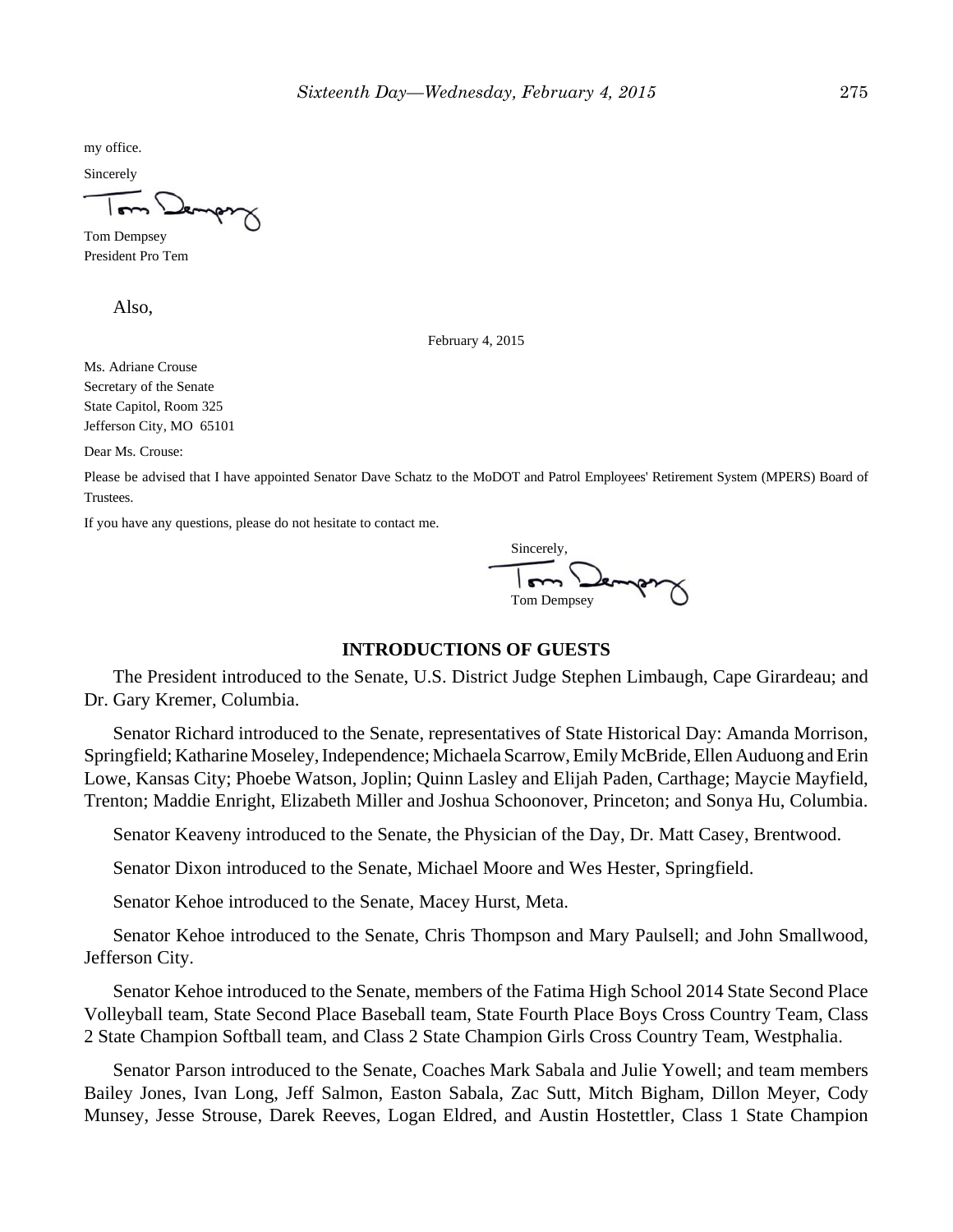Hermitage High School Boys Cross Country Team.

Senator Levota introduced to the Senate, Daisy Ramirez, Jackson County.

Senator Schupp introduced to the Senate, Arielle Speer, Joplin; and Bev Cowling, O'Fallon.

Senator Holsman introduced to the Senate, Arthur St. Onge, Kansas City.

Senator Walsh introduced to the Senate, Kevin Fitzgerald, St. Louis County.

Senator Dempsey introduced to the Senate, former State Senator Phil Snowden, Kansas City.

Senator Holsman introduced to the Senate, Erin Lowe, Kansas City.

On motion of Senator Richard, the Senate adjourned under the rules.

### SENATE CALENDAR  $\overline{\phantom{a}}$

### SEVENTEENTH DAY–THURSDAY, FEBRUARY 5, 2015  $\overline{\phantom{a}}$

### FORMAL CALENDAR

#### SECOND READING OF SENATE BILLS

SB 234-Kehoe SB 235-Dixon SB 236-Keaveny SB 237-Keaveny, et al SB 238-LeVota SB 239-Brown SB 240-Keaveny and Schaaf SB 241-Keaveny SB 242-Dixon SB 243-Schmitt SB 244-Schmitt SB 245-Hegeman SB 246-Hegeman SB 247-Sifton SB 248-Schaefer SB 249-Holsman SB 250-Onder SB 251-Onder SB 252-Romine

SB 253-Romine SB 254-Kraus SB 255-Schaaf and Holsman SB 256-Sater and Nasheed SB 257-Sater SB 258-Wallingford SB 259-Wallingford SB 260-Schaefer SB 261-Schaefer SB 262-Schaefer SB 263-Schaefer SB 264-Schaefer SB 265-Schaefer SB 266-Schaefer SB 267-Schaefer SB 268-Pearce SB 269-Nasheed SB 270-Nasheed SB 271-Silvey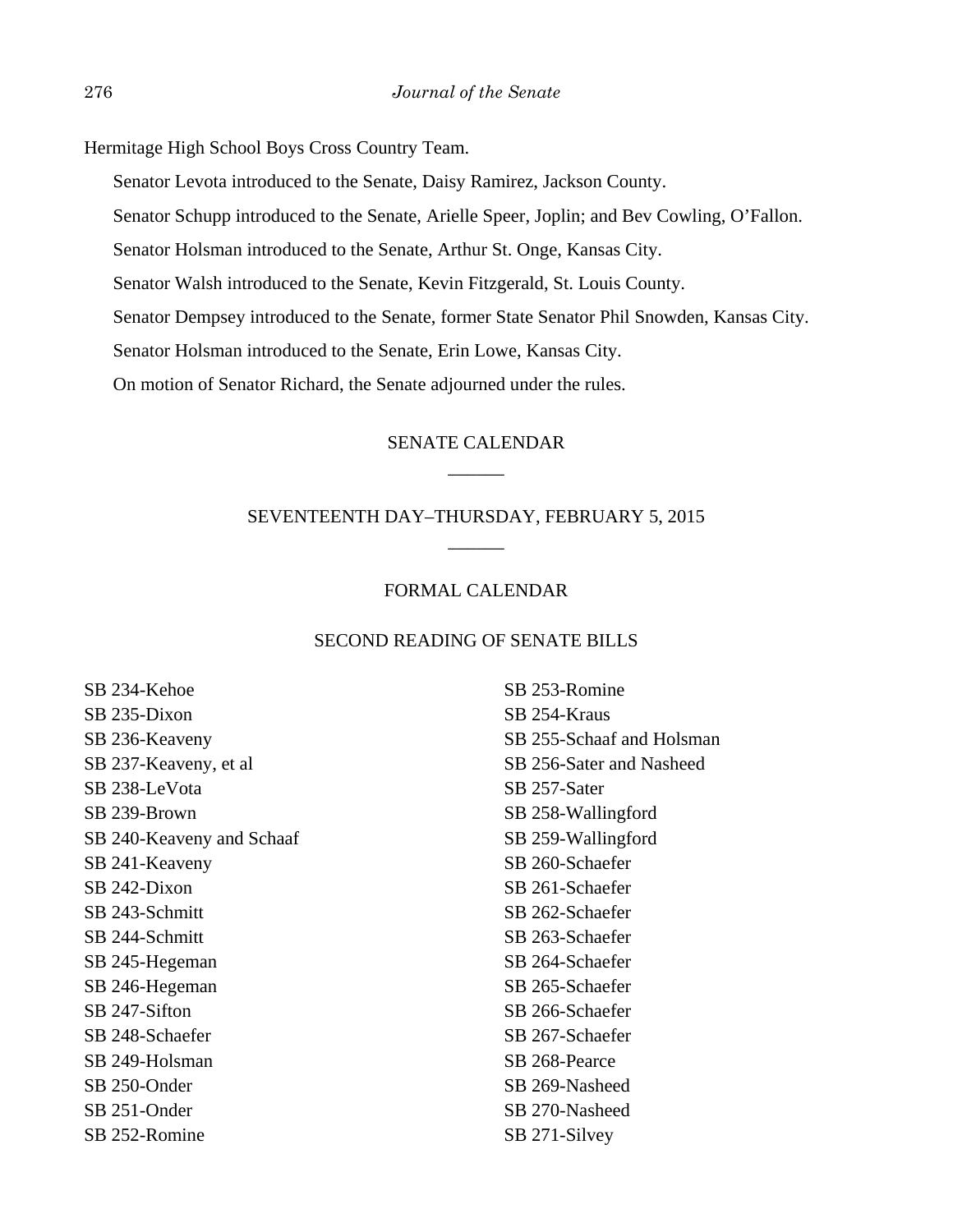SB 272-Riddle, et al SB 273-Riddle SB 274-Schupp SB 275-Schupp SB 276-Walsh SB 277-Walsh SB 278-Schatz SB 279-Brown SB 280-Keaveny SB 281-Silvey SB 282-Parson SB 283-Kehoe SB 284-Munzlinger SB 285-Kehoe SB 286-Schaaf and Silvey SB 287-Silvey SB 288-Schatz SB 289-Schatz SB 290-Schaefer SB 291-Cunningham SB 292-Munzlinger SB 293-Parson SB 294-Schaaf SB 295-Schaaf SB 296-Schaaf SB 297-Holsman SB 298-Kraus SB 299-Pearce SB 300-Silvey SB 301-Silvey SB 302-Riddle SB 303-Keaveny SB 304-Keaveny SB 305-Onder SB 306-Onder SB 307-Curls SB 308-Curls SB 309-Curls SB 310-Emery SB 311-Emery

SB 312-Schmitt SB 313-Wallingford SB 314-Wallingford SB 315-Dixon SB 316-Brown SB 317-Brown SB 318-Cunningham and Libla SB 319-Schaaf and Silvey SB 320-Wallingford SB 321-Hegeman SB 322-Dempsey SB 323-Munzlinger SB 324-Munzlinger SB 325-Sater SB 326-Sater SB 327-Onder SB 328-Schupp SB 329-Schupp SB 330-Parson SB 331-Libla SB 332-Nasheed SB 333-Nasheed SB 334-Nasheed SB 335-Holsman SB 336-Kraus SB 337-Munzlinger SB 338-Munzlinger SB 339-Munzlinger SB 340-Pearce SB 341-Riddle SB 342-Brown SB 343-Wasson SB 344-Wasson SB 345-Wasson SB 346-Wasson SB 347-Dixon SB 348-Schaefer SB 349-Schaefer SB 350-Schaefer SB 351-Schaefer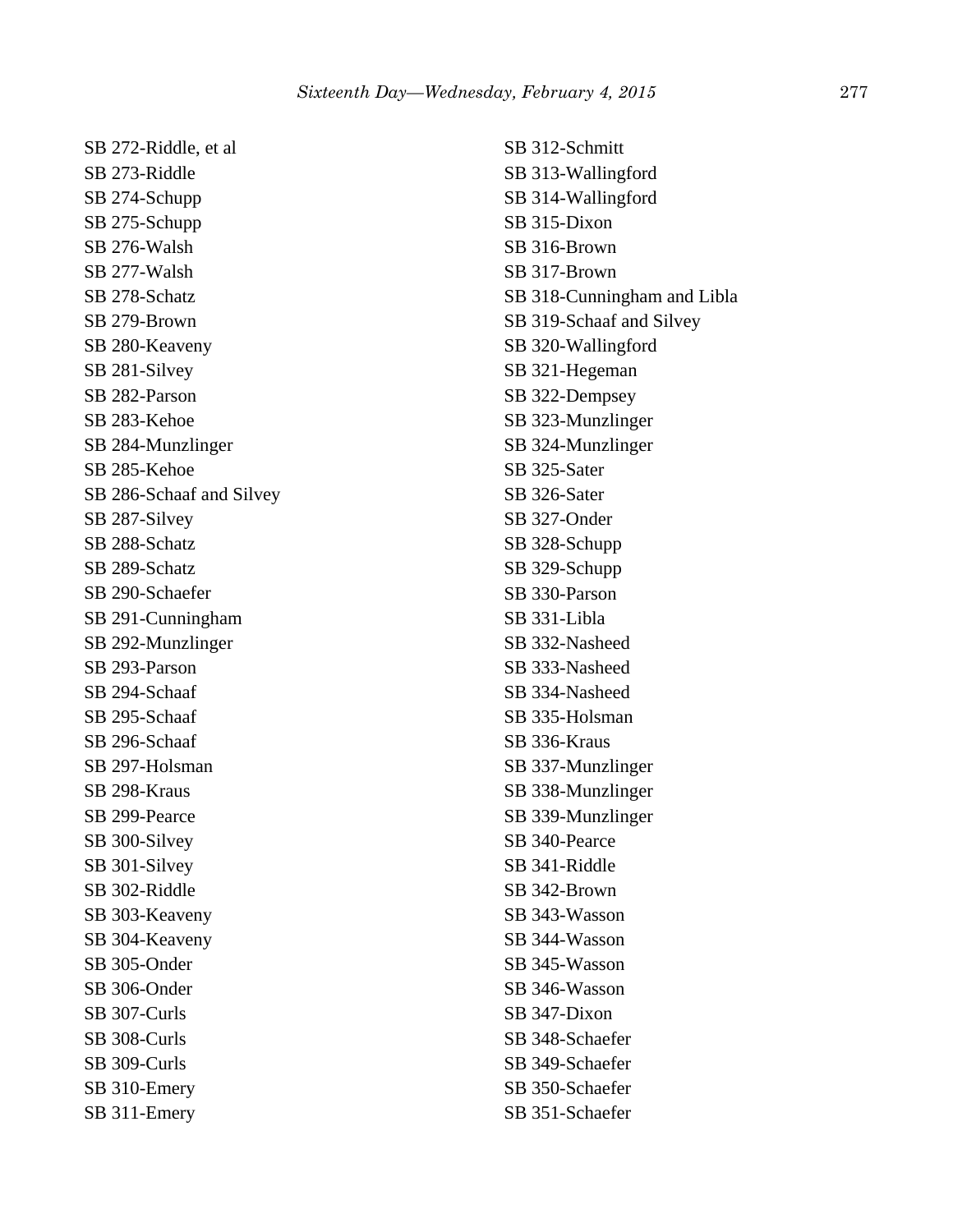SB 352-Schaefer SB 353-Silvey SB 354-Sater SB 355-Brown SB 356-Nasheed SB 357-Nasheed SB 358-Kehoe SB 359-Kehoe SB 360-Parson SB 361-Parson SB 362-Parson SB 363-Parson SB 364-Parson SB 365-Schmitt SB 366-Schmitt SB 367-Kraus SB 368-Pearce SB 369-Pearce SB 370-Munzlinger SB 371-Munzlinger SB 372-Keaveny SB 373-Libla SB 374-Schatz SB 375-Schatz SB 376-Schatz SB 377-Schatz SB 378-Schatz SB 379-Schatz SB 380-Wieland SB 381-Dixon SB 382-Dixon SB 383-Wallingford SB 384-Munzlinger

SB 385-Keaveny SB 386-Keaveny SB 387-Wasson SB 388-Wasson SB 389-Silvey and Walsh SB 390-Curls SB 391-Curls SB 392-Wieland SB 393-Schupp SB 394-Wallingford SB 395-Holsman SB 396-Holsman SB 397-Silvey SB 398-Schatz SB 399-Onder SB 400-Onder SB 401-Schmitt and Richard SB 402-Wieland SJR 1-Munzlinger SJR 2-Dixon SJR 3-Chappelle-Nadal SJR 4-Emery SJR 5-Kraus SJR 6-Curls SJR 7-Richard and Wallingford SJR 8-Schmitt SJR 9-Schmitt SJR 10-Sater SJR 11-Emery SJR 12-Onder SJR 13-Schaaf SJR 14-Dixon

### HOUSE BILLS ON SECOND READING

HCS for HB 259 HB 150-Fitzpatrick